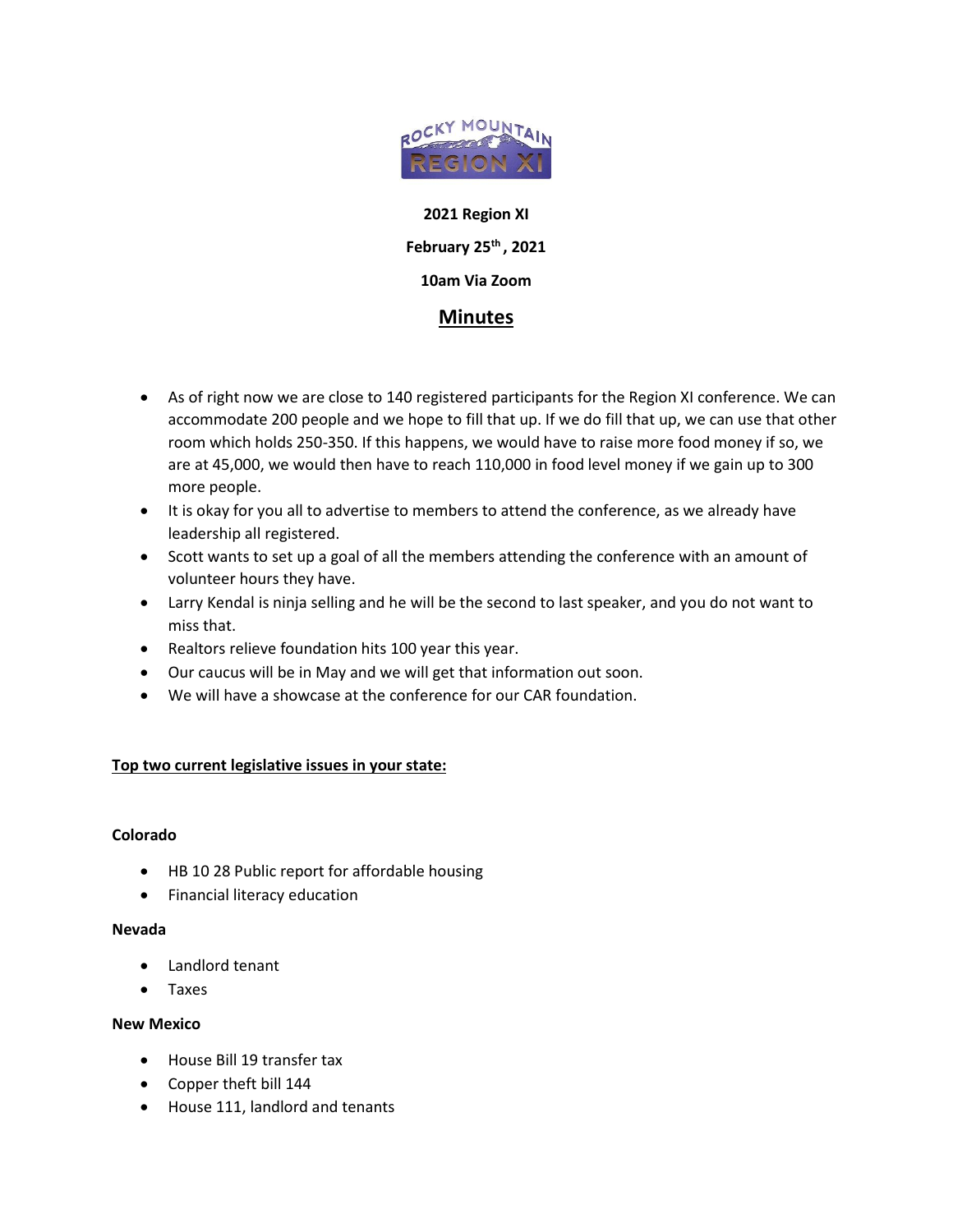# **Arizona**

- Evictions
- House bill 2085 was passed.

# **Utah**

- Bill to help housing affordability. House bill 82 to help homeowners create ADUs.
- A Bill opposed will add additional disclosure requirements for buildings unreinforced masonry.
- Another opposed bill that would interfere with private contracts and prevent landlords from assessing their properties without 24-hour notice

# **What are your members most concerned about:**

#### **Colorado**

- Low inventory
- Property management

#### **Nevada**

• The 200 bills that dropped.

#### **New Mexico**

- Inventory
- Zillow acquisition of showing times.
- Not being essential

# **Arizona**

- Lack of inventory
- Code of ethics 10 five is still being talked about

# **Utah**

- Lack of housing inventory
- They will be rolling a new form to help Realtors navigate the hot market particularly concerning appraisals.

# **What is your biggest win so far:**

# **Colorado**

- CAR is celebrating 100 years celebration at the Broadmoor Oct  $18<sup>th</sup>$
- Foundation 350,000 grants to Colorado communities
- NAR helped with over 40,000 in wildfire relieve to families impacted by our two largest wildfires.